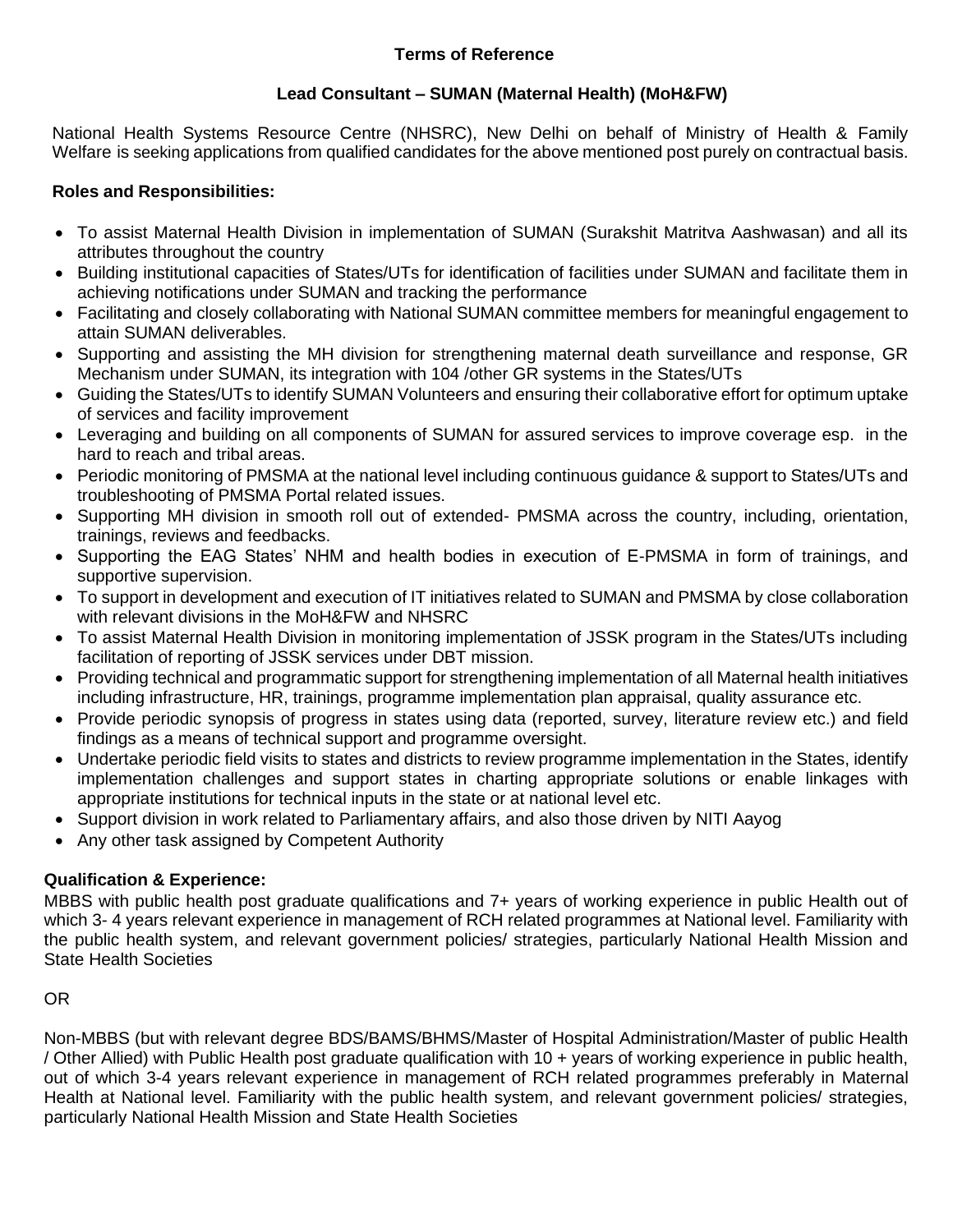**Age Limit**: Upper Limit 55 years as on last date for receiving application and having sound health to undertake extensive field visits

**Remuneration Range:** Between Rs. 1,30,000/- to Rs. 1,70,000/-. per month(consolidated)

**Reporting officer:** Additional Commissioner (MH), Ministry of Health and Family Welfare

#### **Place of posting:** New Delhi

**How to apply**: Candidates are requested to fill the online application correctly which is available on the NHSRC website (http://nhsrcindia.org). Applications will be accepted in the prescribed online application format only. The last date for receiving applications is **28-June-2022**.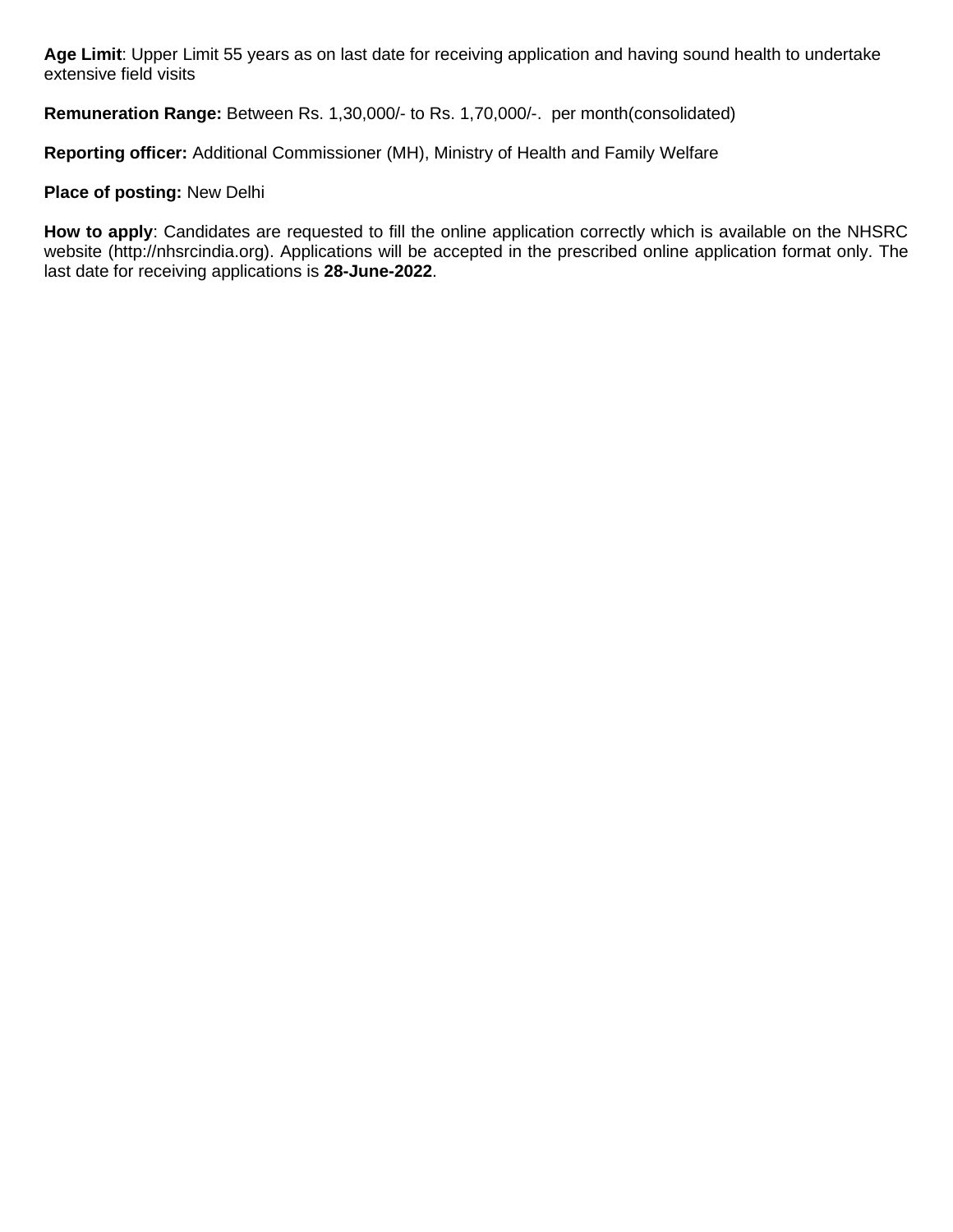# **निबंधि एवं शर्तें लीड कन्संल्टेंट सुमि, मार्तृस्वास्थ्य**

स्वास्थ्य एवं परिवार कल्याण मंत्रालय की ओर से राष्ट्रीय स्वास्थ्य प्रणाली संसाधन केंद्र (एनएचएसआरसी), नई दिल्ली विशुद्ध रूप से अनुबंध आधार पर उपर्युक्त उल्लेखित पद के लिए योग्य उम्मीदवारों से आवेदन आमंत्रित कर रहा है।

# भूमिकाएं एवं उत्तरदामित्व

- पूरे देश में सुमन (सुरक्षित मातृत्व आश्वासन) और इसकी विशेषताओं का कार्यान्वयन करने में मातृ स्वास्थ्य अनुभाग की सहायता करना।
- सुमन के तहत सुविधा केंद्र अभिज्ञात करने, सुमन के तहत अधिसूचित कराने में उनकी सहायता करने और कार्य निष्पादन की निगरानी करने के लिए राज्यों/ संघ राज्य क्षेत्रों का संस्थागत क्षमता निर्माण
- सुमन के लक्ष्य प्राप्त करने के लिए सार्थक नियोजन हेतु राष्ट्रीय सुमन समिति सदस्यों के साथ निकट सहयोग को सुकर बनाना।
- मातृ मुत्यु निगरानी और अनुक्रिया सुदृढ़ीकरण हेतु एमएच अनुभाग को समर्थन और सहायता प्रदान करना, सुमन के तहत जीआर कार्य तंत्र, राज्यों/संघ राज्य क्षेत्रों में 104/अन्य जीआर प्रणालियों के साथ इसका एकीकरण।
- सुमन स्वयं सेवकों की पहचान करने के लिए राज्यों/संघ राज्य क्षेत्रों का मार्गदर्शन तथा सेवाओं के इस्टतम संवर्धन और सुविधा सुधार के लिए उनके सामूहिक प्रयास सुनिश्चित करना।
- विशेष रूप से दुर्गम और जन जातीय क्षेत्रों में कवरेज में सुधार हेतु सुनिश्चित सेवाओं के लिए सुमन के सभी घटकों का निर्माण और संवर्धन।
- राष्ट्रीय स्तर पर पीएमएसएमए की आवधिक निगरानी जिसमें राज्यों/संघ राज्य क्षेत्रों को निरंतर मार्गदर्शन और सहायता तथा पीएमएसएमए पोर्टल से संबंधित मुद्दों का निवारण शामिल है।
- देश भर में विस्तारित-पीएमएसएमए को सुचारू रूप से शुरू करने में एमएच डिवीजन का सहयोग करना, जिसमें अभिविन्यास, प्रशिक्षण, समीक्षा और फीडबैक शामिल हैं।
- ईएजी राज्यों के एनएचएम और स्वास्थ्य निकायों को प्रशिक्षण और सहायक पर्यवेक्षण के रूप में ई-पीएमएसएमए के निष्पादन में सहायता करना।
- स्वास्थ्य और परिवार कल्याण मंत्रालय और एनएचएसआरसी में संबद्ध प्रभागों के साथ घनिष्ठ सहयोग से सुमन और पीएमएसएमए से संबंधित आईटी पहलों के विकास और निष्पादन में सहायता करना
- डीबीटी मिशन के अंतर्गत जेएसएसके सेवाओं की रिपोर्टिंग की सुविधा सहित राज्यों/संघ राज्य क्षेत्रों में जेएसएसके कार्यक्रम के कार्यान्वयन की निगरानी में मातृ स्वास्थ्य प्रभाग की सहायता करना।
- अवसंरचना, मानव संसाधन, प्रशिक्षण, कार्यक्रम कार्यान्वयन योजना मूल्यांकन, गुणवत्ता आश्वासन आदि सहित सभी मातृ स्वास्थ्य पहलों के कार्यान्वयन को सुदृढ करने के लिए तकनीकी और कार्यक्रमगत सहायता प्रदान करना।
- तकनीकी सहािता और कािािि मनरीिण के साधन के रूप िेंिेटा (ररपयटा, सवेिण, सामहत्य सिीिा आमद) और िेत् मनष्कषों का उपयोग करके राज्यों में प्रगति का आवधिक सारांश प्रदान करना।
- राज्यों में कार्यक्रम कार्यान्वयन की समीक्षा करने, कार्यान्वयन चुनौतियों की पहचान करने और उपयुक्त समाधान तैयार करने में राज्यों की सहायता करने या राज्य में या राष्ट्रीय स्तर पर तकनीकी ऑदानों के लिए उपयुक्त संस्थानों के साथ संपर्क को सक्षम करने के लिए राज्यों और जिलों के आवधिक क्षेत्रगत दौरे करना।
- संसदीय मामलों से संबंधित कार्यों और नीति आयोग द्वारा संचालित कार्यों में प्रभाग की सहायता करना।
- सक्षम प्राधिकारी द्वारा सौंपा गया अन्य कोई कार्य

# अहाता और अनुभव:

एमबीबीएस के साथ जन स्वास्थ्य में स्नातकोत्तर अर्हता और जन स्वास्थ्य में 7+ वर्ष का कार्य अनुभव जिसमें से राष्ट्रीय स्तर पर आरसीएच से संबंधित कार्यक्रमों के प्रबंधन में 3-4 वर्ष का संबंधित अनुभव हो। जन स्वास्थ्य प्रणाली, और उपयुक्त सरकारी नीतियों / रणनीतियों, विशेष रूप से राष्ट्रीय स्वास्थ्य मिशन और राज्य स्वास्थ्य समितियों की जानकारी

या

गैर एमबीबीएस के साथ जन स्वास्थ्यय स्नातकोत्तर अर्हता (लेकिन उपयुक्त डिग्री-बीडीएस / बीएएमएस / बीएचएमएस / मास्टर ऑफ हॉस्पिटल एडमिनिस्ट्रेशन / मास्टर ऑफ पब्लिक हेल्थ / अन्य संबद्ध) के साथ जन स्वास्थ्य में 10 + वर्षों का कार्य अनुभव जिनमें से राष्ट्रीय स्तर पर अधिमानतः मातृ स्वास्थ्य में आरसीएच से संबंधित कार्यक्रमों के प्रबंधन में 3-4 वर्ष का उपयुक्त अनुभव। सार्वजनिक स्वास्थ्य प्रणाली, और संबंधित सरकारी नीतियों / रणनीतियों, विशेष रूप से राष्ट्रीय स्वास्थ्य मिशन और राज्य स्वास्थ्य समितियों की जानकारी।